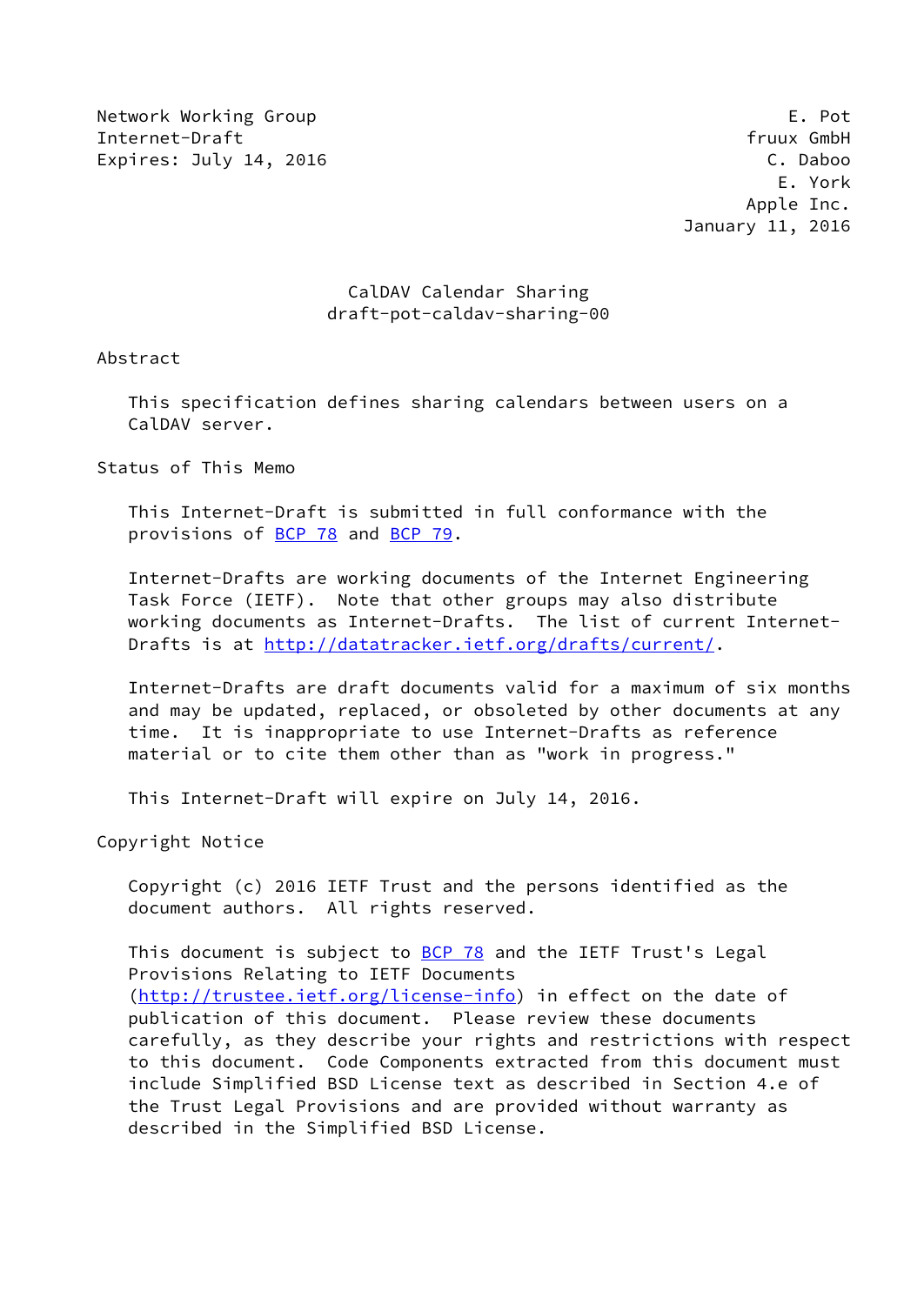<span id="page-1-1"></span>

| Internet-Draft | CalDAV Calendar Sharing | January 2016 |  |
|----------------|-------------------------|--------------|--|
|                |                         |              |  |

## Table of Contents

| 3. Conventions Used in This Document 2 |
|----------------------------------------|
|                                        |
| 5. Per-instance calendar data 3        |
|                                        |
|                                        |
|                                        |
|                                        |

## <span id="page-1-0"></span>[1](#page-1-0). Introduction

Users of CalDAV [\[RFC4791](https://datatracker.ietf.org/doc/pdf/rfc4791)] often require a mechanism to share a calendar with other users.

 In the past this use-case has been fulfilled by non-standard means. This specification aims to describe a standard way for clients and servers to share calendars.

 Sharing calendars is for the most part completely implemented using [draft-pot-webdav-resource-sharing](https://datatracker.ietf.org/doc/pdf/draft-pot-webdav-resource-sharing), but there are a few considerations specific to CalDAV to ensure that mechanisms such as scheduling still behaves as expected.

- <span id="page-1-2"></span>[2](#page-1-2). Open Issues
	- 1. DAV:owner requirement for scheduling. I think this is problematic...
	- 2. I don't think we should allow sharees that have access to an invite for which they are the attendee for, via the organizers shared calendar, to allow them to make attendee-related changes. The entire collection should operate as if the operation is on behalf of the organizer.

<span id="page-1-3"></span>[3](#page-1-3). Conventions Used in This Document

 The key words "MUST", "MUST NOT", "REQUIRED", "SHALL", "SHALL NOT", "SHOULD", "SHOULD NOT", "RECOMMENDED", "MAY", and "OPTIONAL" in this document are to be interpreted as described in [\[RFC2119](https://datatracker.ietf.org/doc/pdf/rfc2119)].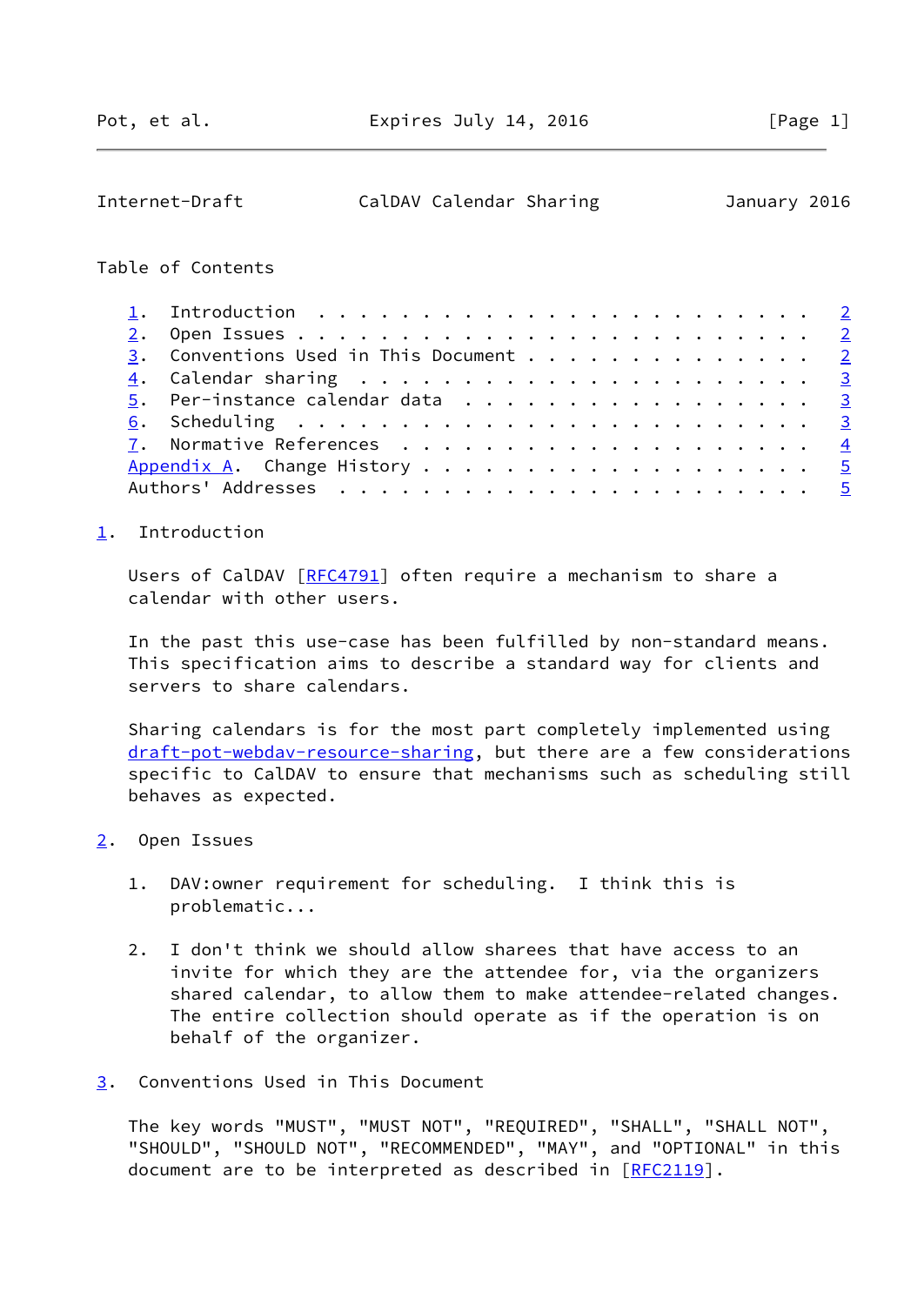When XML element types in the namespaces "DAV:" and "urn:ietf:params:xml:ns:caldav" are referenced in this document outside of the context of an XML fragment, the string "DAV:" and "CALDAV:" will be prefixed to the element type names respectively.

| Pot, et al. | Expires July 14, 2016 | [Page 2] |
|-------------|-----------------------|----------|
|             |                       |          |

<span id="page-2-1"></span>

| Internet-Draft |  | CalDAV Calendar Sharing |  | January 2016 |  |
|----------------|--|-------------------------|--|--------------|--|
|----------------|--|-------------------------|--|--------------|--|

<span id="page-2-0"></span>[4](#page-2-0). Calendar sharing

While the [draft-pot-webdav-resource-sharing](https://datatracker.ietf.org/doc/pdf/draft-pot-webdav-resource-sharing) specification allows sharing of potentially any resource on a server, this specification only concerns itself with sharing calendar collections, as defined in CalDAV [\[RFC4791](https://datatracker.ietf.org/doc/pdf/rfc4791)].

 Sharing of resources other than calendar collections is not addressed in this specification.

<span id="page-2-2"></span>[5](#page-2-2). Per-instance calendar data

 Servers that support calendar sharing MUST support "per-instance" calendar data in calendar object resources stored in shared calendars. This allows each sharee and the sharer to store their own alarms and free busy transparency status without "interfering" with other users who also have access to the same calendar object resources.

 For calendaring object resources in shared calendar collections, the server MUST treat the following iCalendar data objects as per instance:

TRANSP property

VALARM component

<span id="page-2-3"></span>[6](#page-2-3). Scheduling

CalDAV Scheduling [[RFC6638](https://datatracker.ietf.org/doc/pdf/rfc6638)] defines how a CalDAV server carries out scheduling operations when calendar object resources are created, modified or deleted and include "ORGANIZER" and "ATTENDEE" iCalendar properties.

 When a user interacts with a shared instance of a calendar, the agent and server must operate as if the operation is done on behalf of the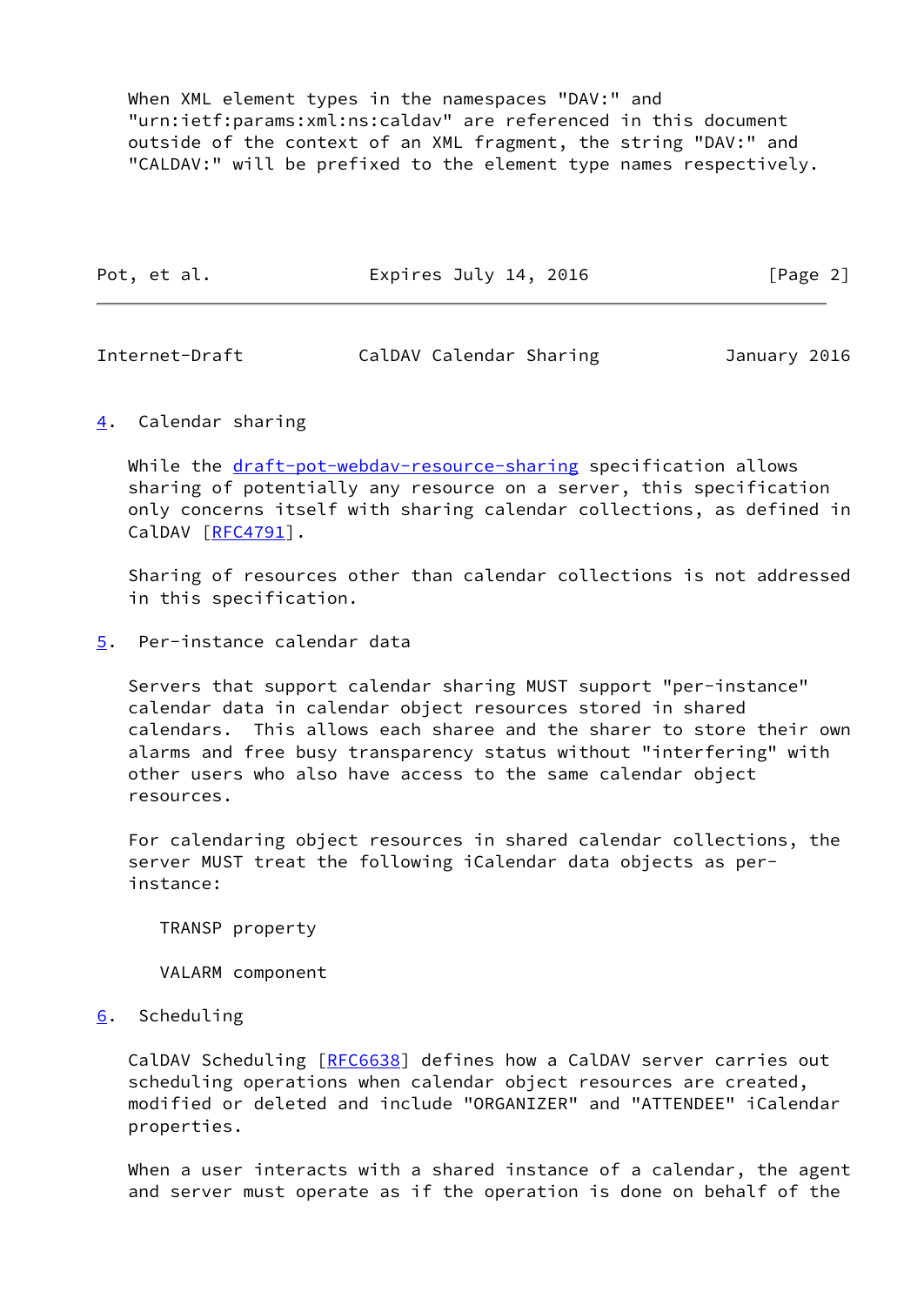sharee.

 That means that if a new scheduling resource is created, the server MUST operate as if the calendar is a normal non-shared calendar owned by the sharee. This means that when doing scheduling operations on a shared calendar, the agents don't act on behalf of the original instance.

 If a user is creating a new scheduling resource on a shared calendar, and an ATTENDEE listed on the scheduling resource also owns an instance of the shared calendar, the server MAY not create a new

| Pot, et al. | Expires July 14, 2016 | [Page 3] |
|-------------|-----------------------|----------|
|-------------|-----------------------|----------|

<span id="page-3-0"></span>Internet-Draft CalDAV Calendar Sharing January 2016

 resource for the ATTENDEE. This is to avoid events appearing multiple times in a user's calendars.

 A shared calendar MAY be specified in a user's CALDAV:schedule default-calendar-url.

 A user that appears as an ATTENDEE in a calendar object resource in a shared calendar, and DAV:read-write access is granted, the sharee is allowed to change not only iCalendar data related to the Organizer, but also data related to the Attendee. i.e., a sharee can change their own participation status on the "ATTENDEE" iCalendar property referring to them. Additionally, if the sharee is not listed as an Attendee, and write access is granted, the sharee can add themselves as an Attendee.

 Following are additional considerations for scheduling with shared calendars:

- 1. A scheduled iCalendar component could appear in more than one calendar collection within a sharee's calendar home if the sharee is an Attendee and the Organizer or other Attendees have shared a calendar with the sharee that includes their copies of the iCalendar component. It is important to note that the scheduled component in the shared calendar could have different access rights than the one in the sharee's owned calendar.
- 2. A scheduled iCalendar component appearing in a sharee's shared calendar could include the sharee as an Attendee. For recurring events, it is possible for the sharee to only be listed as an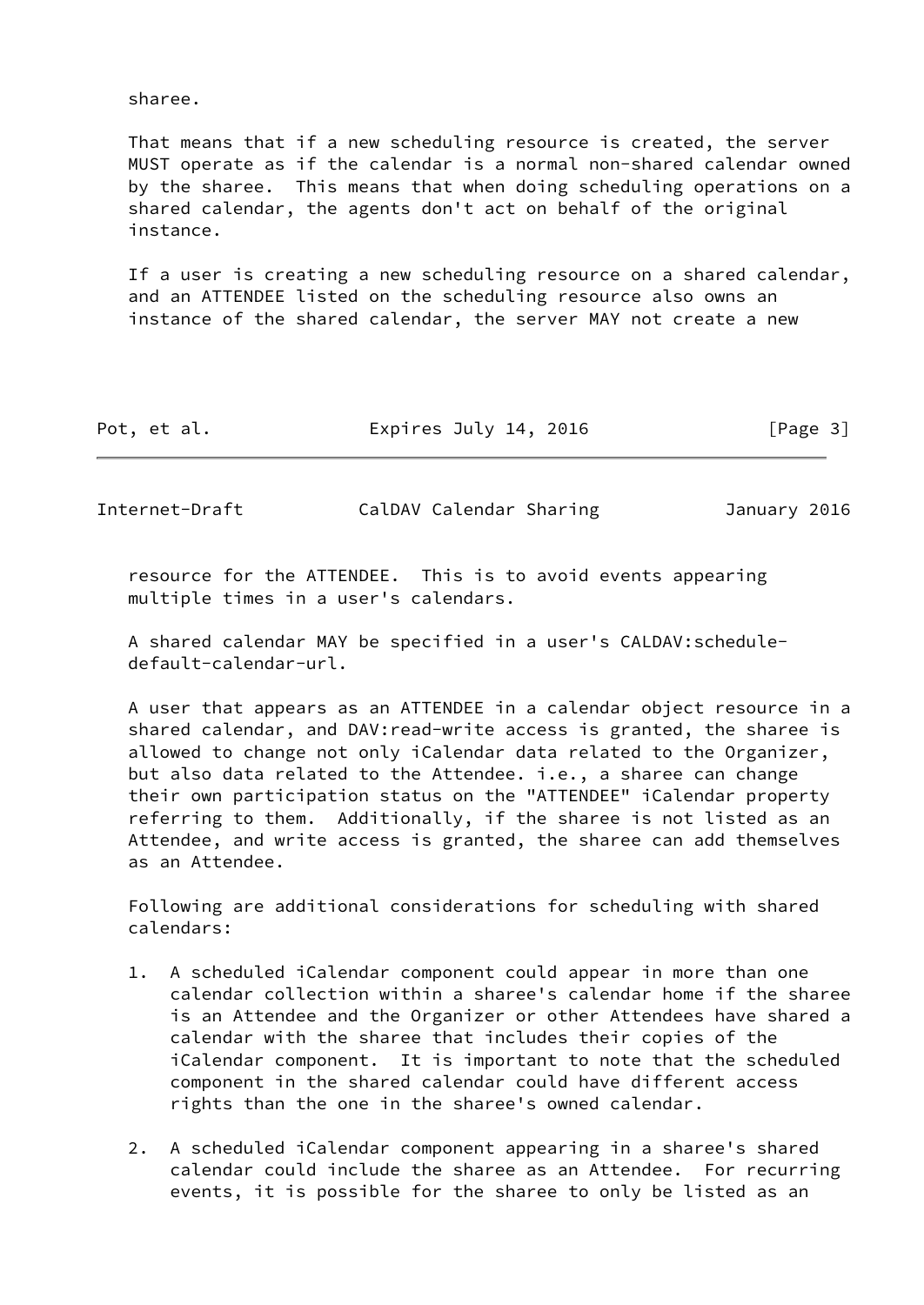Attendee in some instances, as opposed to all. Clients will need to be aware of this when allowing sharee's to set their own participation status.

- 3. In addition, when a shared calendar is first accepted by a sharee, the server SHOULD set the CALDAV:schedule-calendar-transp property to the value CALDAV:transparent to ensure newly accepted shared calendars do not contribute to the sharee's freebusy time until the sharee explicitly requests it.
- <span id="page-4-0"></span>[7](#page-4-0). Normative References

 [RFC2119] Bradner, S., "Key words for use in RFCs to Indicate Requirement Levels", [BCP 14](https://datatracker.ietf.org/doc/pdf/bcp14), [RFC 2119](https://datatracker.ietf.org/doc/pdf/rfc2119), DOI 10.17487/RFC2119, March 1997, <<http://www.rfc-editor.org/info/rfc2119>>.

| Pot, et al. | Expires July 14, 2016 | [Page 4] |
|-------------|-----------------------|----------|
|             |                       |          |

<span id="page-4-1"></span>

| Internet-Draft | CalDAV Calendar Sharing | January 2016 |  |
|----------------|-------------------------|--------------|--|
|                |                         |              |  |

- [RFC4791] Daboo, C., Desruisseaux, B., and L. Dusseault, "Calendaring Extensions to WebDAV (CalDAV)", [RFC 4791](https://datatracker.ietf.org/doc/pdf/rfc4791), DOI 10.17487/RFC4791, March 2007, <<http://www.rfc-editor.org/info/rfc4791>>.
- [RFC4918] Dusseault, L., Ed., "HTTP Extensions for Web Distributed Authoring and Versioning (WebDAV)", [RFC 4918,](https://datatracker.ietf.org/doc/pdf/rfc4918) DOI 10.17487/RFC4918, June 2007, <<http://www.rfc-editor.org/info/rfc4918>>.
- [RFC6352] Daboo, C., "CardDAV: vCard Extensions to Web Distributed Authoring and Versioning (WebDAV)", [RFC 6352,](https://datatracker.ietf.org/doc/pdf/rfc6352) DOI 10.17487/RFC6352, August 2011, <<http://www.rfc-editor.org/info/rfc6352>>.
- [RFC6638] Daboo, C. and B. Desruisseaux, "Scheduling Extensions to CalDAV", [RFC 6638,](https://datatracker.ietf.org/doc/pdf/rfc6638) DOI 10.17487/RFC6638, June 2012, <<http://www.rfc-editor.org/info/rfc6638>>.
- [RFC7303] Thompson, H. and C. Lilley, "XML Media Types", [RFC 7303](https://datatracker.ietf.org/doc/pdf/rfc7303), DOI 10.17487/RFC7303, July 2014, <<http://www.rfc-editor.org/info/rfc7303>>.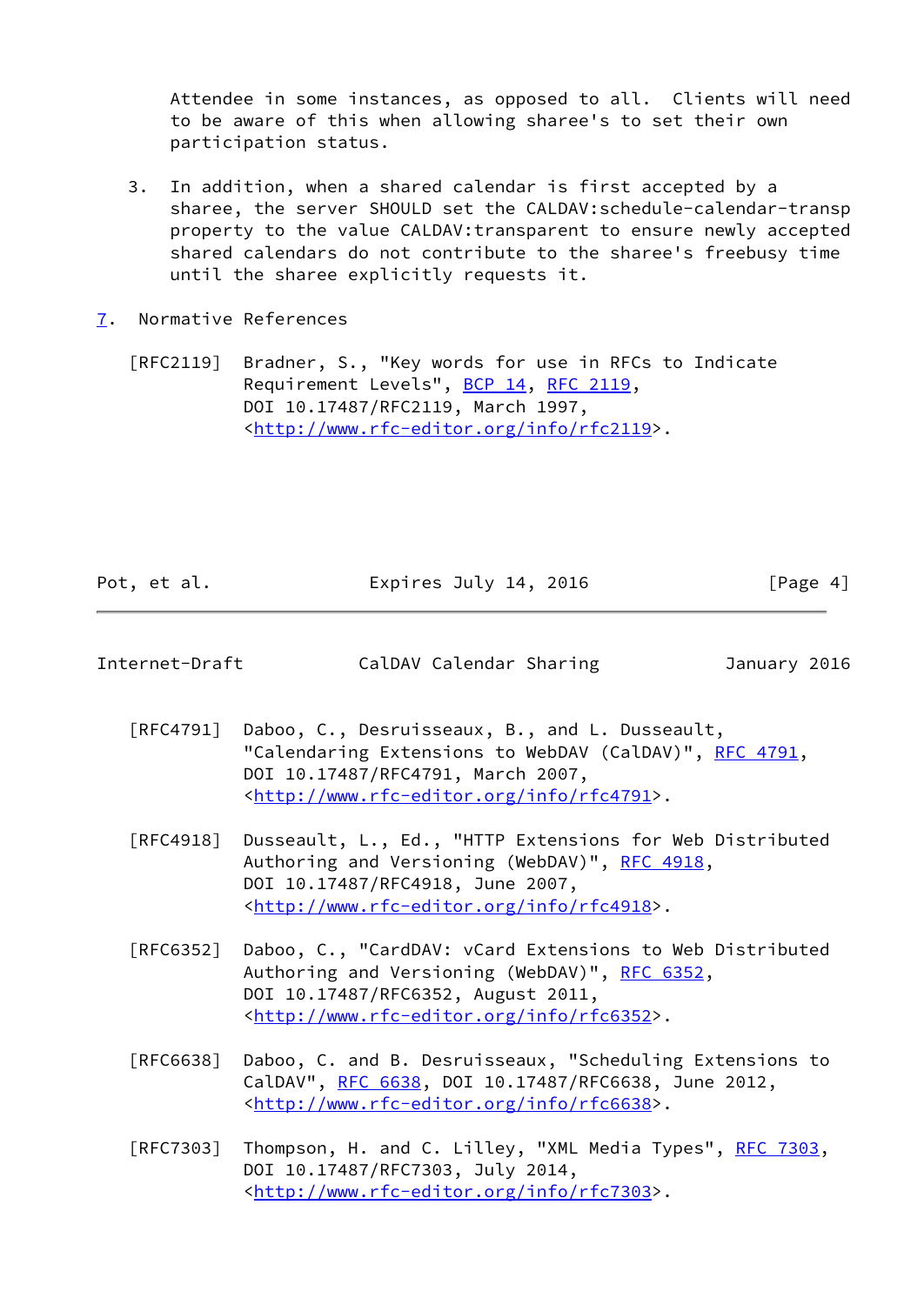<span id="page-5-0"></span>[Appendix A.](#page-5-0) Change History Authors' Addresses Evert Pot fruux GmbH Koenigsstrasse 32 Muenster, NRW 48143 Germany Email: me@evertpot.com URI: <https://fruux.com/> Cyrus Daboo Apple Inc. 1 Infinite Loop Cupertino, CA 95014 USA

 Email: cyrus@daboo.name URI: <http://www.apple.com/>

Pot, et al. **Expires July 14, 2016** [Page 5]

Internet-Draft CalDAV Calendar Sharing January 2016

 Eric York Apple Inc. 1 Infinite Loop Cupertino, CA 95014 USA

URI: <http://www.apple.com/>